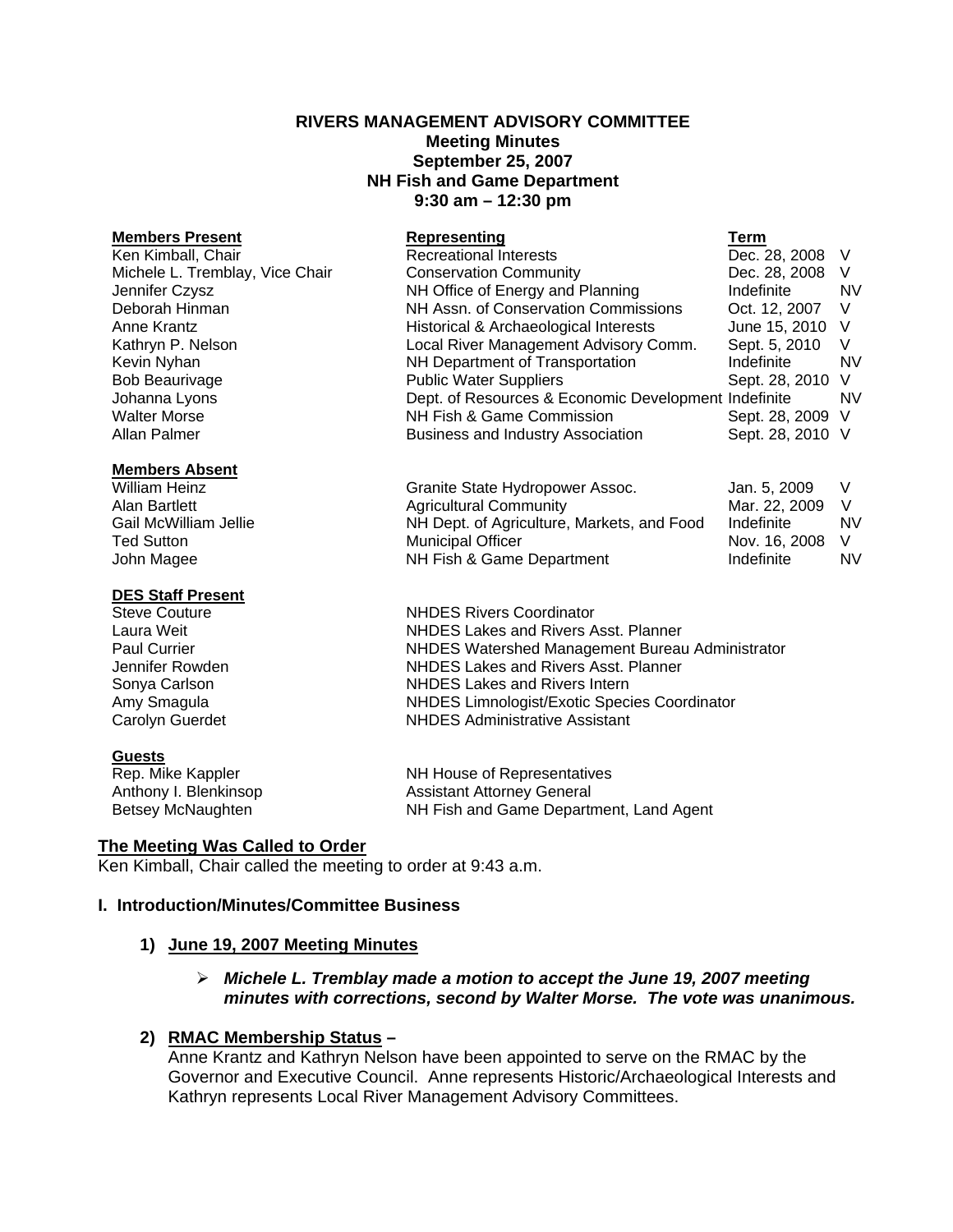Allan Palmer, representing Business and Industry Association and Bob Beaurivage, representing Public Water Works were both reappointed to the RMAC by the Governor and Executive Council.

Kevin Nyhan with the NH Department of Transportation has been selected by the DOT Commissioner to represent the Department on the RMAC. This is due to a legislative change that was initiated by the RMAC last year and incorporated into RSA 483:8.

Debby Hinman will not be seeking reappointment; her term expires on October 12, 2007. She will be working on finding a replacement that aligns with the mission and goals of the NH Association of Conservation Commissions.

- ¾ **Ken Kimball thanked Debby for her time and commitment.**
- ¾ **Michele L. Tremblay requested that the RMAC membership terms be updated on-line and hard copies distributed to members for their binders.**

## **3) Correspondence**

No correspondence was received.

### **II. New River Invasives Species – Didymo – Amy Smagula, NHDES**

Amy Smagula gave a presentation on didymo aka "rock snot." Didymo is the common name for *Didymosphaenia geminata*, an invasive freshwater diatom species (microscopic algae) that can form extensive "blooms" on the bottoms of rocky river beds, smothering aquatic life forms such as macroinvertebrates (aquatic insects), native algae, and other organisms. Additionally, the physical appearance of the bloom is aesthetically unpleasing, and can reduce the recreational values of surface waters. Didymo uses stalks to attach to rocks and plants in a river system. The diatom creates these stalks, which can form masses 10-12 inches thick on the river bottom, and trail for lengths of 2-3 feet in the current. It is actually these stalks that are more problematic than the algae. The algae will eventually die off and decompose, while these stalks tend to persist for several months on the river bottom.

Didymo is generally a northern circumpolar species, found in colder, low nutrient, high clarity streams. We are noticing, however, a shift in the habitats where Didymo can now survive, which includes streams in warmer climates, streams with more nutrients, and streams with moderate clarities and even some tannic (tea colored) waters. Didymo is currently found in Europe (Scotland, Poland) and it is spreading throughout the Northwest U.S. It is also in Quebec and British Columbia. New Zealand has been particularly hard hit with Didymo. Didymo is believed to have been introduced to this region by contaminated fishing/wading gear.

As of fall 2007, Didymo extends from just north of Lake Francis in Pittsburg, down through Northumberland, N.H. In other states, portions of the White River in Vermont downstream of the Stony Brook confluence are infested, and the Batten Kill River between Vermont and New York have some populations of Didymo. Most recently, the East and West Branches of the Delaware River in New York and Pennsylvania support populations of this alga.

There is no means of "eradication" for this alga. Copper sulfate complexes can be used, but they are not 100 percent effective. Some algae will survive and float downstream and form new colonies. Many researchers across the globe are currently working on control and eradication methods, however.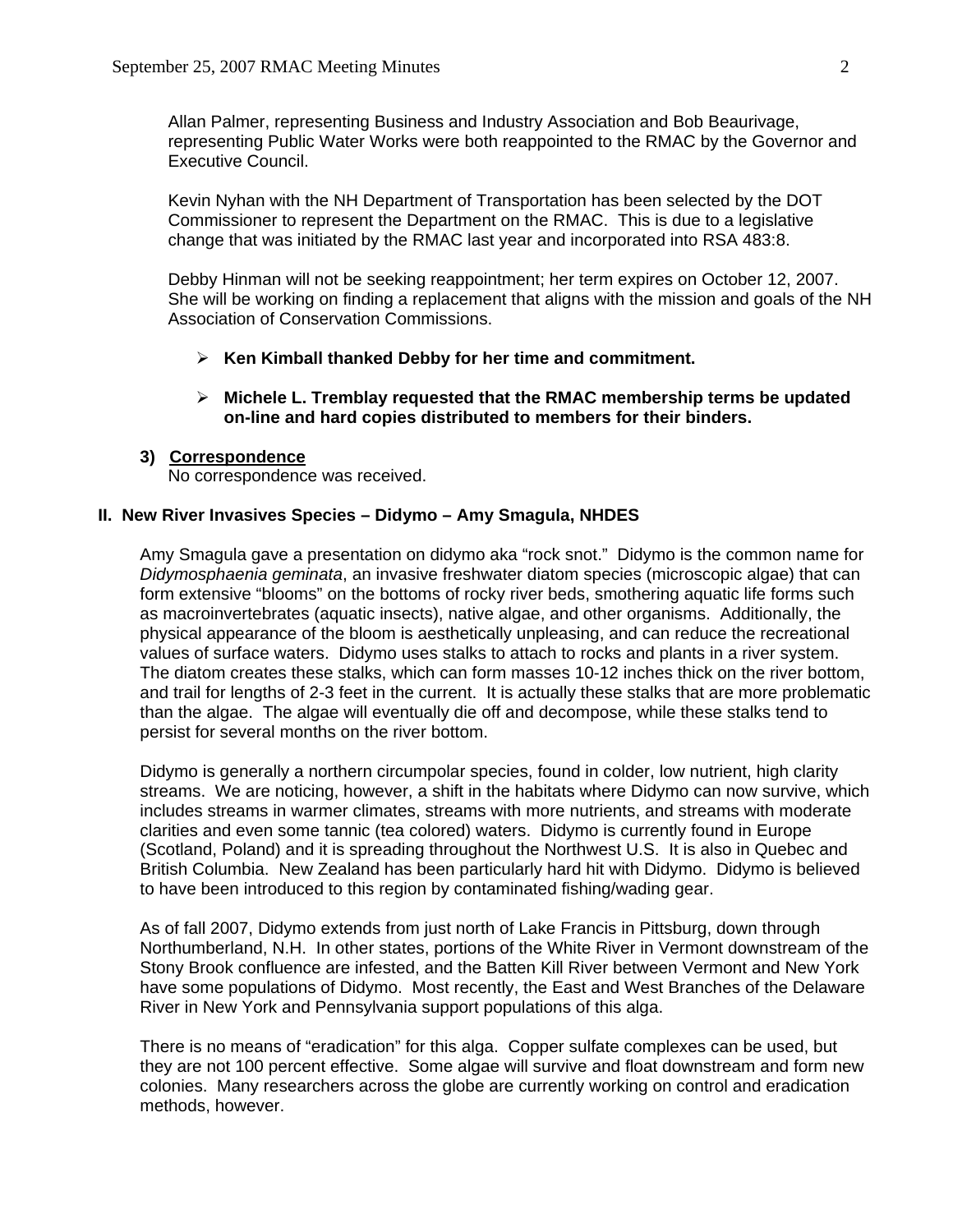The biologists from both the Vermont Department of Environmental Conservation and NH DES have met and will be coordinating strategies to track and monitor the spread of Didymo. Signage is available by download from [www.des.nh.gov/wmb/exoticspecies](http://www.des.nh.gov/wmb/exoticspecies) on the Didymo page. Laboratory personnel in each state are prepared to examine specimens that are sent in for identification. NH DES is now just learning how to respond and contain (if possible) this new threat to our surface waters. More information will be posted on the New Hampshire/Vermont Didymo websites at it becomes available. A summer 2008 sampling strategy is currently being prepared.

To help stop the spread of Didymo to other lakes, rivers and streams:

- **Check**: Before leaving a river or stream, remove all visible clumps of algae and look for hidden clumps. Leave them at the site. If you find any later, don't wash them down drains. Put all material in the trash.
- **Clean**: Soak and scrub all items for at least one minute in hot water (140 degrees F), or use a two percent bleach solution or a five percent solution of salt, antiseptic hand cleaner or dishwashing detergent.
- **Dry**: If cleaning is not practical, after the item is completely dry to the touch, wait an additional 48 hours before letting it contact any other surface water.

## **III. Instream Flow Update – Wayne Ives, NHDES**

The Souhegan River Protected Instream Flow Report is undergoing final review. Once complete, it will be presented to the DES Commissioner for his approval. A meeting is scheduled for October with the Water Management Planning Area Advisory Committee, the Affected Dam Owners and Affected Water Users to begin work on the Water Management Plan. It is expected that the Water Management Plan will be completed by January 2009.

The analysis for the development of protected instream flows for the Lamprey River is ongoing; with completion expected by this winter and the report in the spring of 2008. The Water Management Plan is expected to be complete by late summer/early fall of 2008 and approved in January 2009.

Approval from the Governor and Executive Councilors was received to extend the duration of the Souhegan contract to March 31, 2009 with the completion of the Water Management Plan by January 2009 as well as extend the duration of the Lamprey contract and NOAA grant to September 30, 2008.

Representative John Thomas has proposed legislation that will add two years to all deadlines for the Instream Flow Pilot Program, since both programs are taking longer than expected. The Souhegan Protected Instream Flow Report took over a year; and the Lamprey program started later and involves additional work.

## **IV. Legislation/Rulemaking/Other**

- **1) Stream Gage Task Force Recommendations Capital Budget Wayne Ives, NHDES**
	- The Capital Budget includes \$120,000 for stream gages. DES expects to install ten gages at existing sites based on the findings in the Stream Gage Task Force Report and is proposing subcontracting with USGS to buy equipment and perform the installations, since USGS has agreed to match state funding with two years of operation and maintenance.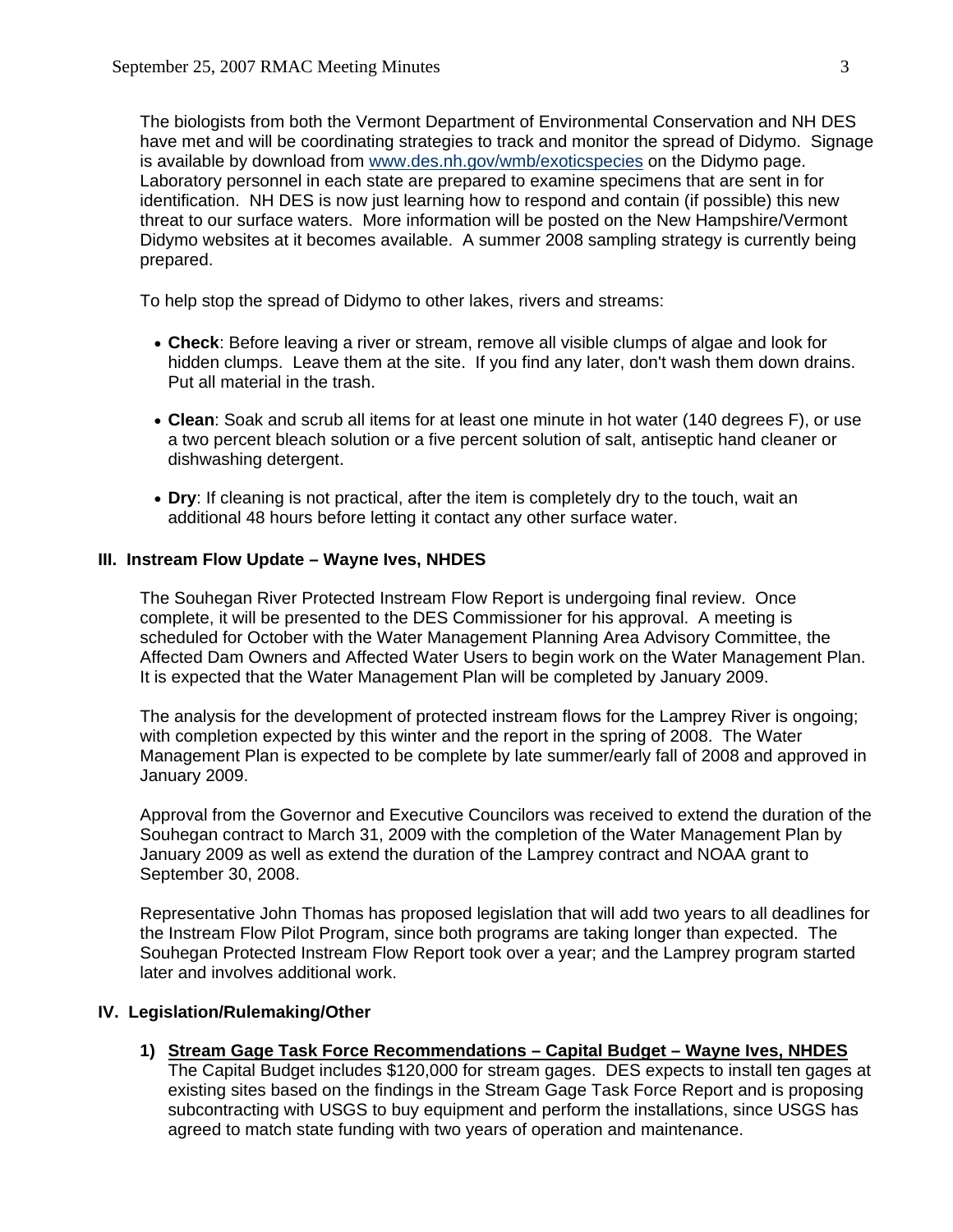# **2) Legislation – Steve Couture, NHDES**

# **a) Comprehensive Flood Management Commission (HB 648)**

John Magee is the RMAC representative. Steve Couture is one of two DES representatives. Steve indicated that the Federal Emergency Management Agency (FEMA) has given a presentation to the Commission.

# **b) CSPA Rules Work Group**

¾ **Motion was made by Michele L. Tremblay for Kathryn Nelson to represent the RMAC on the CSPA Rules Work Group. Second by Debby Hinman. Vote was unanimous.** 

### **c) Leasing of State-Owned Land Commission (HB 710) – Bill Heinz**

Bill Heinz was unable to attend the meeting. He sent an electronic copy of what he sees is his charge as a representative of the RMAC is on the Study Committee. It is stated below in full.

*"The State of New Hampshire needs to move from the reactive process of an entity asking the State to surplus lands to one where the State proactively inventories what shorefront properties the State owns, determines their strategic value to the State and then decides a process as to what should qualify for surplusing (by sale or lease) and if surplused fair market value is received and necessary protections for the public included on any sale(s). This type of structure would not only be strategic for the State, but also make the RMAC's role in reviewing surplus lands more coherent. The first step is to get the State to just inventory what it has."* 

# ¾ **Motion was made by Michele L. Tremblay to accept Bill Heinz's proposal as submitted. Second by Bob Beaurivage. Vote was unanimous.**

## **d) 2008 Legislation**

Paul Currier noted that the Governor has asked each of the state agencies to hold off submitting any legislation that includes additional fees until the 2009 legislative session. Therefore, the DES Commissioner has agreed not to support any legislation that requests additional funds.

- ¾ **The RMAC agreed to postpone the submittal of legislation for the 2008 session in order to develop an integrative proposal for the 2009 legislative session requesting the establishment of a Rivers Management and Protection Fund to provide support for the following: 1) grant program for the development and implementation of Local River Management Corridor/Watershed , 2) funding to develop and implement Protected Instream Flows and Long-Range Management Plans, and 3) additional staff to conduct permit reviews, provide technical assistance, and assessment and monitoring.**
- ¾ **Michele L. Tremblay, Ted Sutton, Kathryn Nelson, and Allan Palmer volunteered to serve on the RMAC Legislative Subcommittee. The Subcommittee will meet prior to the next scheduled RMAC meeting to improve upon the proposed 2009 legislation.**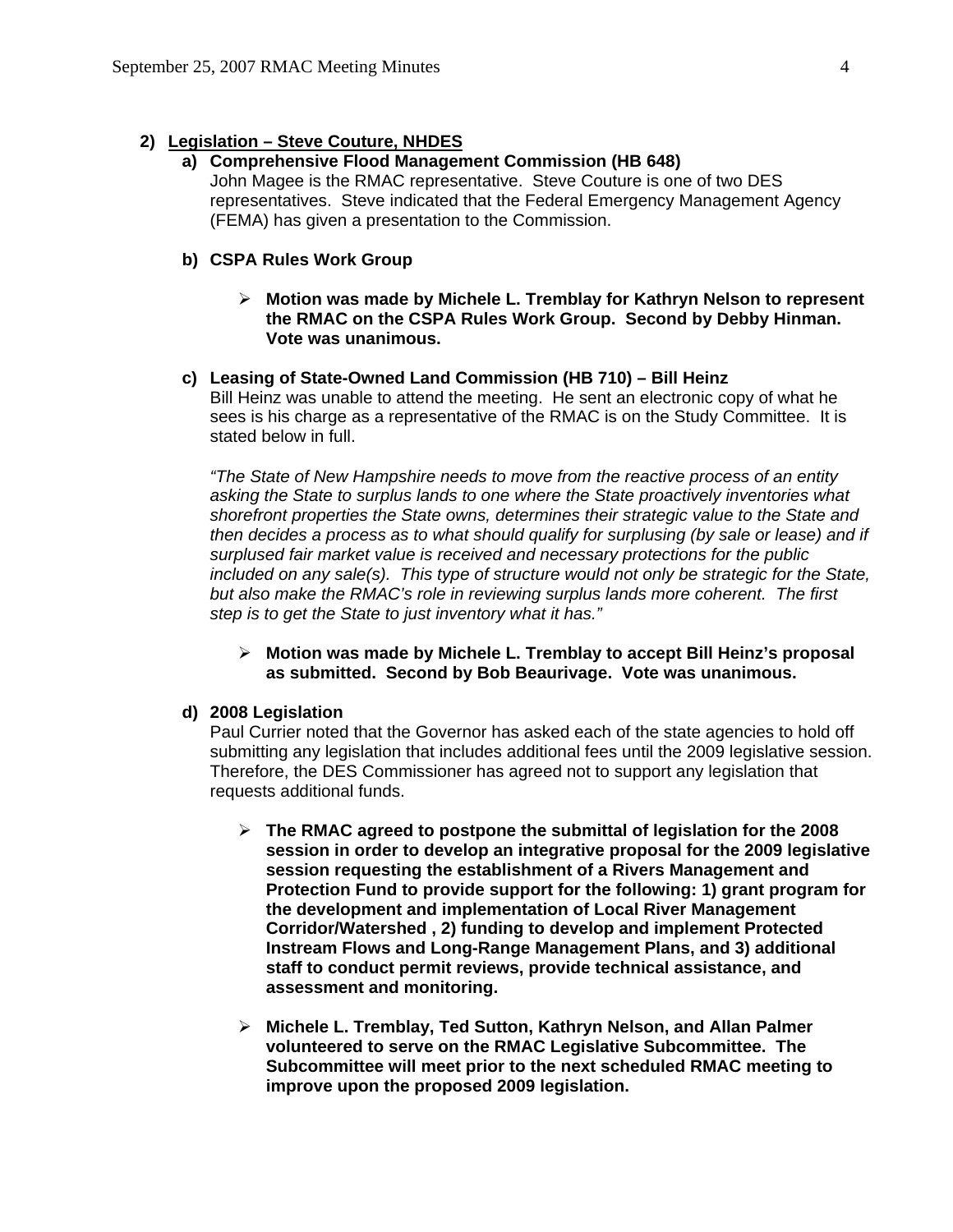¾ **Motion was made by Michele L. Tremblay to withdraw the Legislative Service Request (LSR) placeholder for the 2008 legislative session, with much thanks to Representative Kappler. Second by Bob Beaurivage. Vote was unanimous.**

### **V. Surplus Land Reviews (SLR) – Disposition of state-owned properties – Laura Weit, NHDES and Johanna Lyons, DRED**

# **1) CORD SLR 07-010: Town of New Hampton (Unnamed Brook)**

The NH Fish and Game Department received a request from Patricia Fazio of 129 Main Street, in New Hampton for a sewer service line easement that currently crosses the New Hampton Fish Hatchery property in New Hampton. The sewer line has no barring on the daily operations of the Hatchery.

¾ **Motion was made by Bob Beaurivage to approve the disposal as submitted. Second by Michele L. Tremblay. Vote was unanimous.** 

## **2) CORD SLR 07-011: Town of Clarksville (Dead Water Stream)**

Anthony I. Blenkinsop, Assistant Attorney General explained the intended use of the disposal is to convey rights over specific state-owned roads in exchange for other much needed public rights-of-way over private land. More specifically, the NH Department of Resources and Economic Development (DRED) and the NH Department of Environmental Services (DES) – Water Resources Board are interested in obtaining snowmobile and pedestrian access on land Mr. and Mrs. Rodrigue own. Whereas, Mr. and Mrs. Rodrigue are interested in obtaining access that would allow them to develop new private residential properties on their land.

The Headwaters Subcommittee of the Connecticut River Joint Commissions submitted comments on the proposal, since the site is within 1,320 feet of a designated river. They expressed their concern that "due to the topography, sensitive nature of the soils, and drainage of the Rodrigue property into Deadwater Stream and then into the Connecticut River, they hope that any activities would include close attention to sediment and erosion control, as described in DES's "Best Management Practices" publication and the newly updated "Water Resources" chapter of the Connecticut River Management Plan for the Headwaters Region."

¾ **Motion was made by Michele L. Tremblay to approve the disposal with the following conditions: 1) The language dictating the allowed use of the substantial trail easement conveyed by the Rodrigues to the state would include human-powered and snowmobile use (currently, the language allowed only "pedestrian and snowmobile use," which would have barred cross-country skiing, snowshoeing, mountain biking, etc.) 2) The access easement on the roads conveyed by Rodrigues to the state will include a provision that the Rodrigues and any succeeding owners(s) will maintain these roads using best management practices and monitoring will occur by the NH Department of Environmental Services to ensure that no water quality impairments will result from these roads. Second by Allan Palmer. Vote was unanimous.** 

### **3) DOT SLR 07-002: Town of Epsom (Suncook River)**

The NH Department of Transportation wishes to sell approximately 13.5 acres that were formerly a sand pit to the Town of Epsom to be used for a maintenance facility. It is important to note that the Suncook River rerouted itself through this parcel during the floods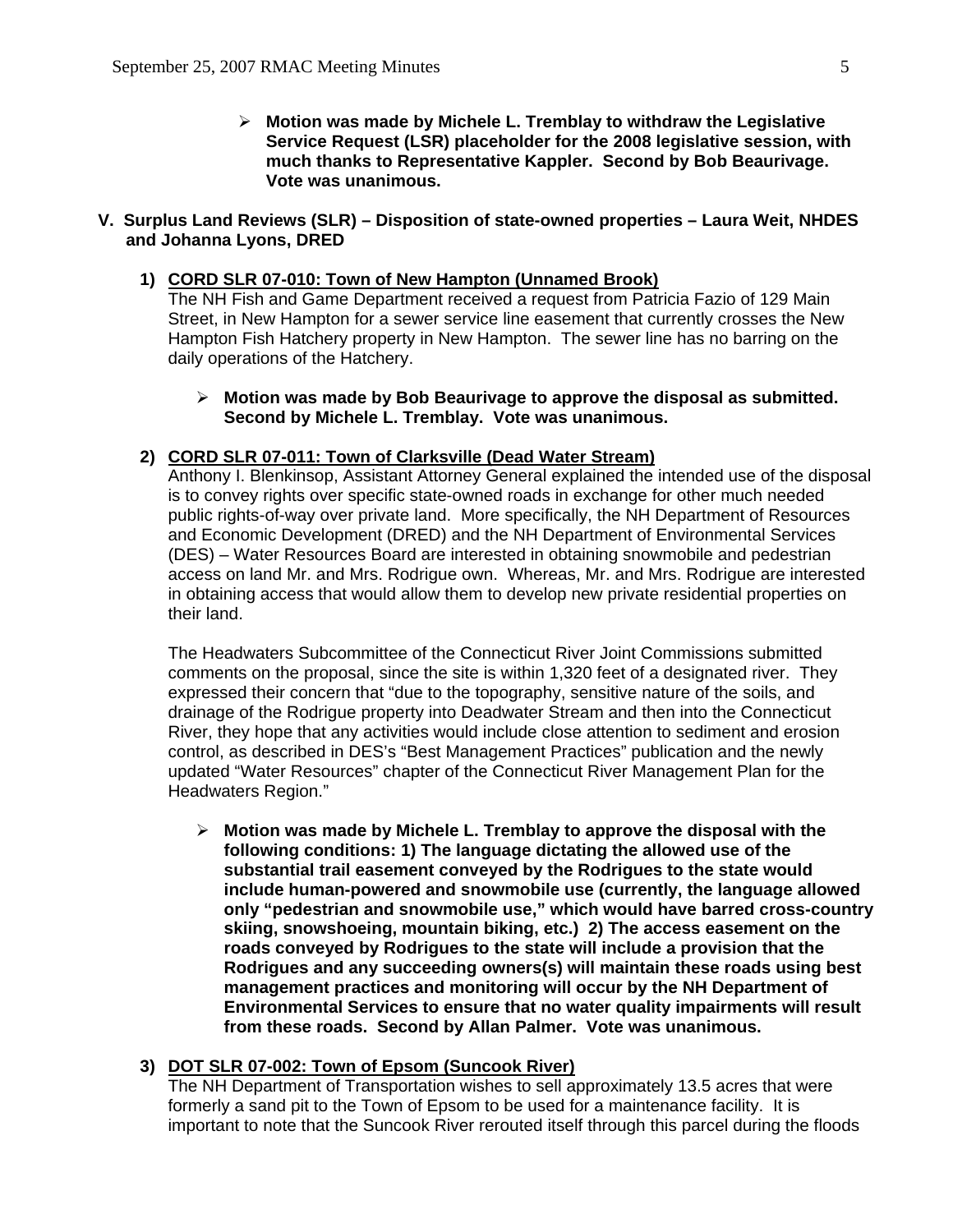of May 2006, removing approximately four acres. A Restoration Study is currently being conducted to determine the cost/benefit associated with leaving the river where it is vs. putting it back.

According to Kim Tuttle, with the NH Fish and Game Department there is a 1997 record for wood turtle, a species of concern, on Bear Island. The area is good turtle nesting habitat. The area also falls within the buffer area for the brook floater mussel, a state endangered species, found in the Suncook River. There is also the possibility of the site containing Blanding's turtle and Northern black racer. The NH Fish and Game Department is concerned about stormwater runoff and possible long-term effects.

# ¾ **Motion was made by Debby Hinman to table the disposal until current restoration studies of the Suncook River avulsion area are completed. Second by Michele L. Tremblay. Vote was unanimous.**

# **4) DOT SLR 07-003: City of Rochester (Cocheco River)**

The NH Department of Transportation wishes to sell approximately 0.12 acres located on the northerly side of Main Street adjacent to the Cocheco River in the Gonic area of the City of Rochester to Robert and Jane Murphy. Robert and Jane Murphy are currently leasing the parcel for DOT for use as a parking area in conjunction with the apartment building located on the adjacent parcel.

## ¾ **Motion was made by Debby Hinman to approve disposal with the understanding that it is not a buildable lot. Second by Michele L. Tremblay. Vote was unanimous.**

- **5) CORD SLR 06-009: Town of Franconia and Lincoln (Pemigewasset River)**  Johanna Lyons informed the Committee that this proposed surplus land disposal has been withdrawn.
	- ¾ **No further action is needed.**

## **VI. Other Business/Action Item Reviews**

## **VII. Next Meeting Date(s)/Adjourn:**

#### *Next meeting date: – Monday, December 10th* **at 9:30 AM.**

## *Action Items –*

- 1) Make approved changes to the June  $19<sup>th</sup>$  meeting minutes to the RMAC website.
- 2) Update membership terms and contact information to membership list and website.
- 3) Kathryn Nelson will represent the RMAC on the CSPA Rules Work Group.
- 4) The RMAC Legislative Subcommittee made up of Michele L. Tremblay, Kathryn Nelson, Ted Sutton and Allan Palmer will meet prior to the next scheduled RMAC meeting to work on improving the proposed 2009 legislation.
- 5) Rep. Kappler will withdraw the LSR relative to proposed changes to the RMPP statute.
- 6) Send a letter to CORD for the approval of SLR 07-010: Town of New Hampton.
- 7) Send a letter to CORD for conditional approval for SLR 07-011: Town of Clarksville.
- 8) Send a letter to DOT tabling the disposal for the sale of 13.5 acres in the Town of Epsom.
- 9) Send a letter to DOT for the conditional approval for the sale of 0.12 acres in the City of Rochester.